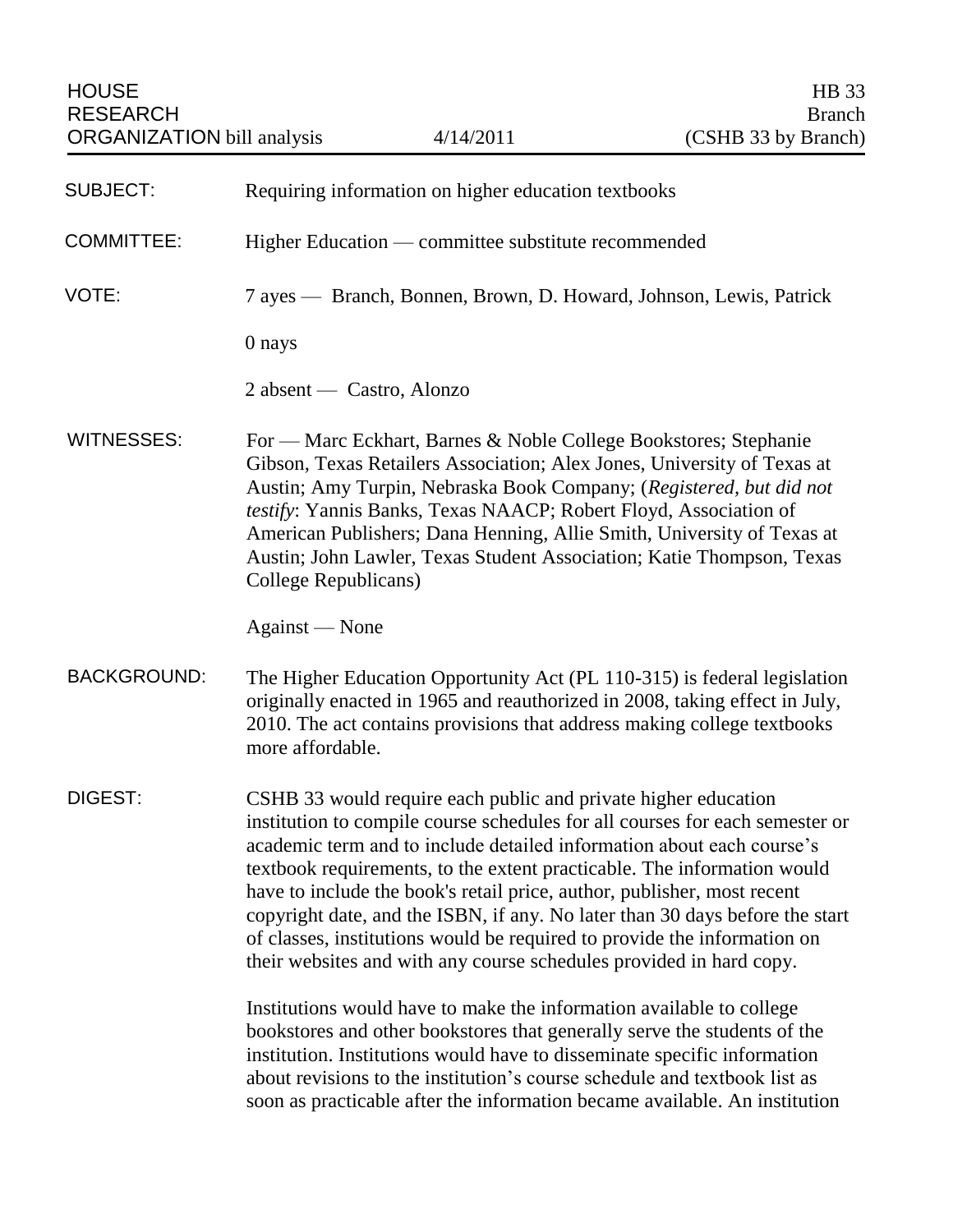## HB 33 House Research Organization page 2

would be exempt from having to publish a textbook list or any revisions to that textbook list if a college bookstore, at the required times, published that list and revisions on its Internet website on behalf of the institution.

To allow for timely placement of textbook orders by students, each institution would have to establish a deadline for faculty members to submit information for the course schedule and textbook list.

Institutions would have to make reasonable efforts to disseminate to students, to the extent practicable, information on institutional programs for renting or buying used textbooks, guaranteed textbook buyback programs, alternative delivery of textbook content, and other available cost-saving strategies.

When providing information on a textbook or supplemental information to faculty members, publishers would have to provide written information that included:

- the price of the textbook or supplemental material to college bookstores or other bookstores that serve students;
- the copyright dates of the current and three preceding editions of the textbook;
- a description of any substantial content revisions between the current edition of the textbook or supplemental material and the most recent preceding edition of the textbook or supplemental material, including new chapters, new material covering additional time periods, new themes, or new subject matter.

Textbook publishers would have to provide to faculty information on whether the textbook or supplemental material was available in other formats, such as a paperback or an unbound version, and the price at which the publisher would make such materials in an alternative format available to bookstores.

The bill would require a textbook publisher to comply with the bill's requirements for a custom textbook – one that is compiled at the direction of a faculty member - only to the extent reasonably practicable. The bill would restrict the bundling of materials for sale in a single package.

The bill would take effect September 1, 2011, and would apply beginning with the 2012 fall semester.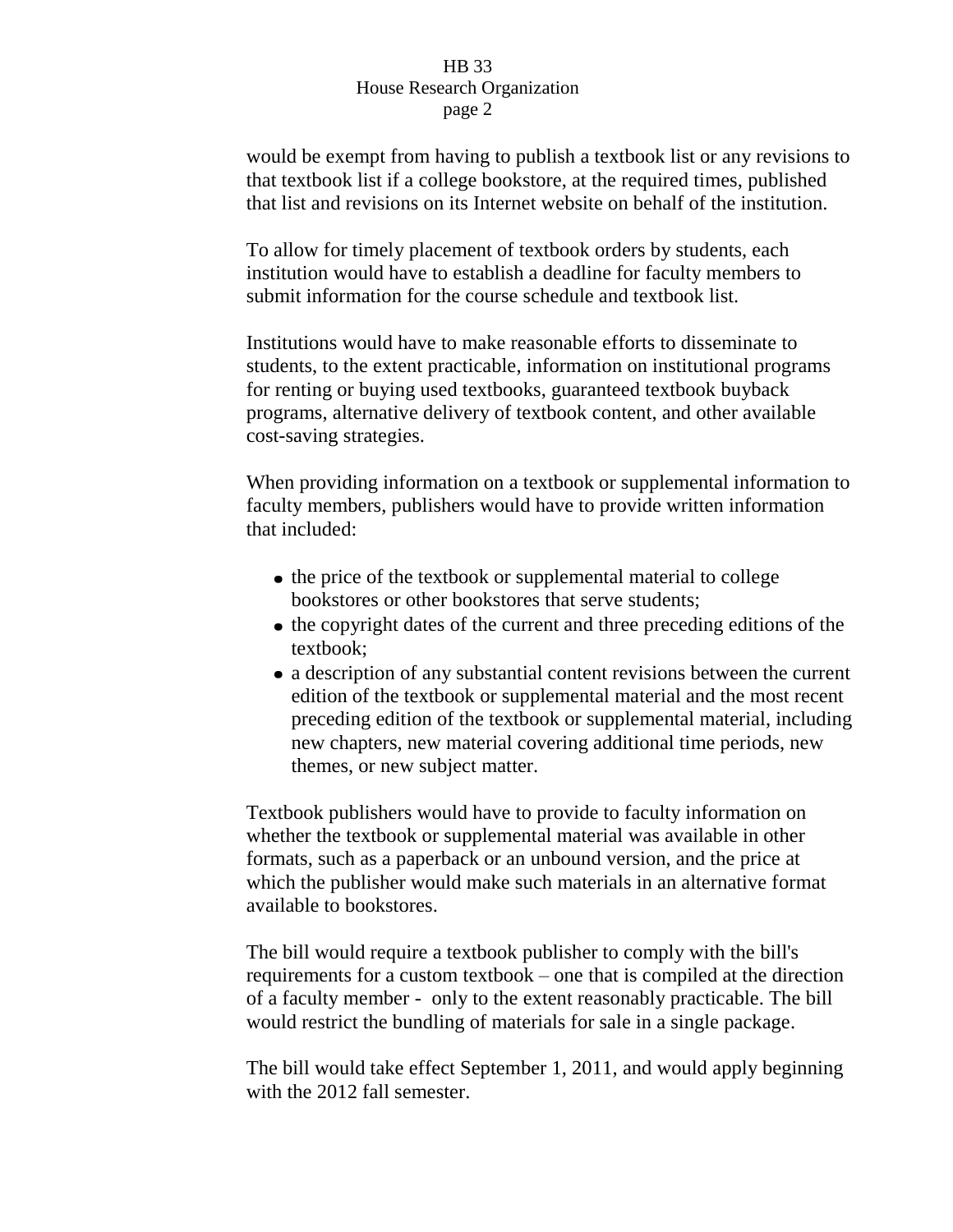## HB 33 House Research Organization page 3

**SUPPORTERS** SAY: CSHB 33 would align state law with provisions on required information concerning college textbooks already in federal law. It would mirror the federal Higher Education Opportunity Act (HEOA). Since the federal law became effective in July 2010, universities and book vendors already have had to put many of the bill's provisions into practice. These provisions were negotiated and agreed to by multiple stakeholders over several years. Even though the bill would require institutions to do a few additional things, they would be wholly in line with the existing federal requirements.

> Many institutions already voluntarily provide textbook assistance through textbook loan programs. Many college bookstores also provide textbook rental programs that can cut the price of textbooks by almost half.

Textbook costs are an increasingly large part of the cost of higher education. The bill would help students make more informed decisions about their books and courses to manage costs. If faculty were made aware of less costly alternatives to bound textbooks, they also could make more informed decisions.

Requiring institutions to make course schedules and textbook information available to both college bookstores and other bookstores that serve students would improve transparency and enable students to comparison shop for the books and materials they need, while facilitating fair treatment of all bookstores that serve students. It would allow for competition and benefit students with lower prices. The bill would require institutions to make reasonable efforts to inform students about textbook buy-back programs, programs to rent and purchase used textbooks, and other cost-saving strategies.

Because some colleges and universities are moving away from printed course catalogues, the bill would not require institutions to produce hard copies of their course catalogues in order to comply with bill. If an institution did produce a hard copy of its course catalogue, it still would be required to print textbook information within it.

Since many colleges and universities contract with their universityaffiliated bookstore to collect information needed from faculty and publishers, the bill would authorize the course schedule information to be posted on the college bookstore's website. The university affiliatedbookstore still would be required to disseminate textbook information as it